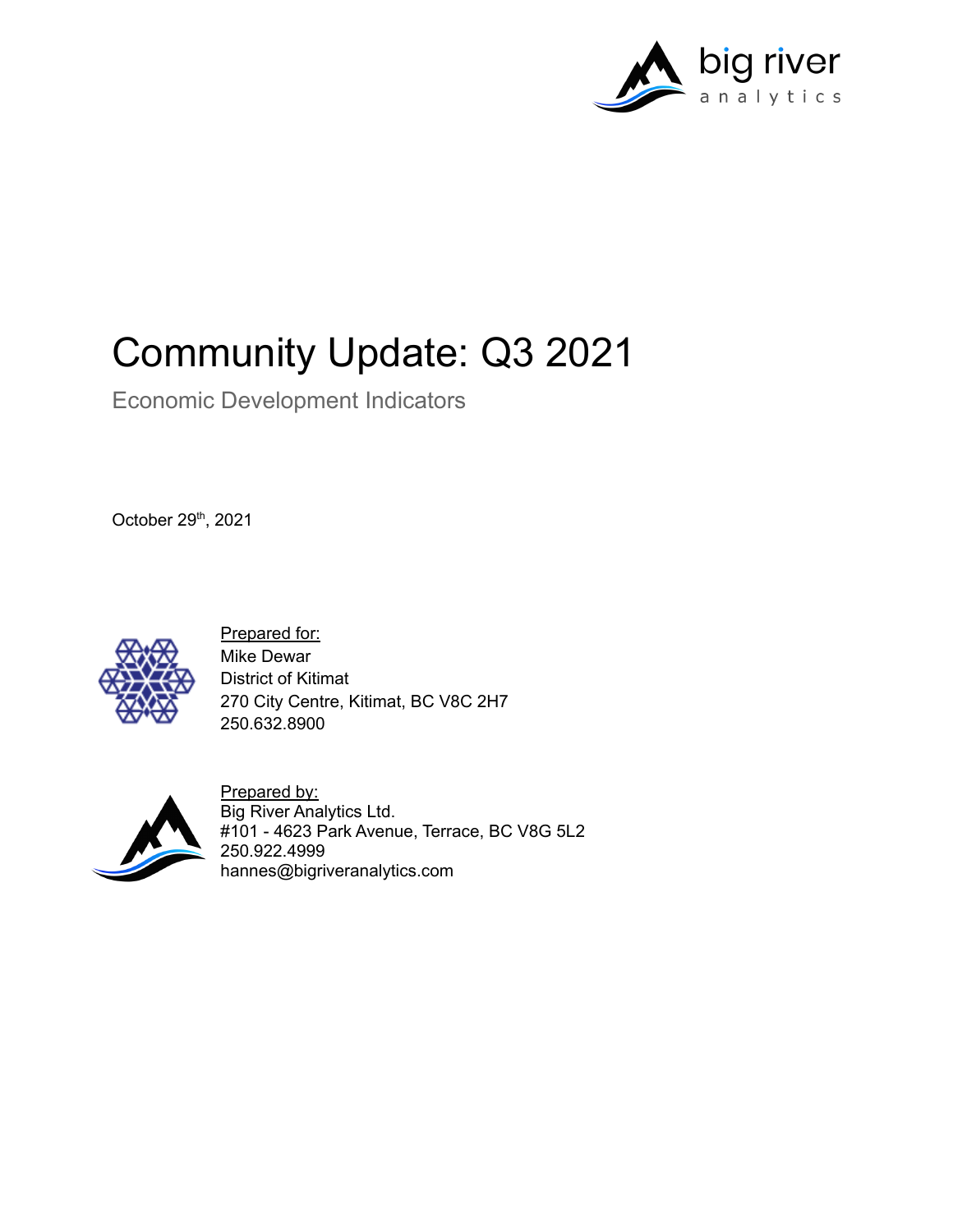## **Highlights**

- Average housing prices **fell by 2.0%** in Q3 2021 (\$382,522) relative to Q2 2021 (\$390,457) but were **16.7% higher** than in Q3 2020 (\$304,975).
- During Q3 2021, there were **22 housing units** sold, for a total of 96 properties in the year-to-date.
- During Q3 2021, the **unemployment rate increased by 0.3 percentage points** relative to Q2 2021, and has decreased by 1.1 percentage points relative to Q3 2020.
- The **total value of all building permits** issued in Q3 2021 **grew by 16.7%** as compared to Q3 2020.
	- The total value of all residential building permits **rose by 1256%** as compared to Q3 2020**.**
	- The total value of all industrial building permits **rose by 43.8%** as compared to Q3 2020.
	- The total value of all institutional building permits **rose by 834%** as compared to Q3 2020.
	- The total value of all commercial building permits in Q3 2021 **was \$0.**

|                           | Q4-2020     | Q1-2021     | Q2-2021      | Q3-2021      |
|---------------------------|-------------|-------------|--------------|--------------|
| Not in Labour Force       | 25,200      | 20,700      | 21,300       | 23,500       |
| Unemployment Rate*        | 5.50%       | 8.50%       | 7.60%        | 7.90%        |
| Participation Rate*       | 63.30%      | 69.90%      | 69.10%       | 66.00%       |
| <b>Average Sale Price</b> | \$341,405   | \$367,416   | \$390,457    | \$382,522    |
| <b>Housing Units Sold</b> | 39          | 35          | 39           | 22           |
| <b>Building Permits</b>   | \$8,725,569 | \$9,919,055 | \$29,314,715 | \$41,261,230 |
| <b>Airport Passengers</b> | 33,655      | 23,012      | 27,696       | 50,951       |

**Table 1: Regional Labour Force and Local Real Estate Statistics**

\* Denotes values for North-Coast Nechako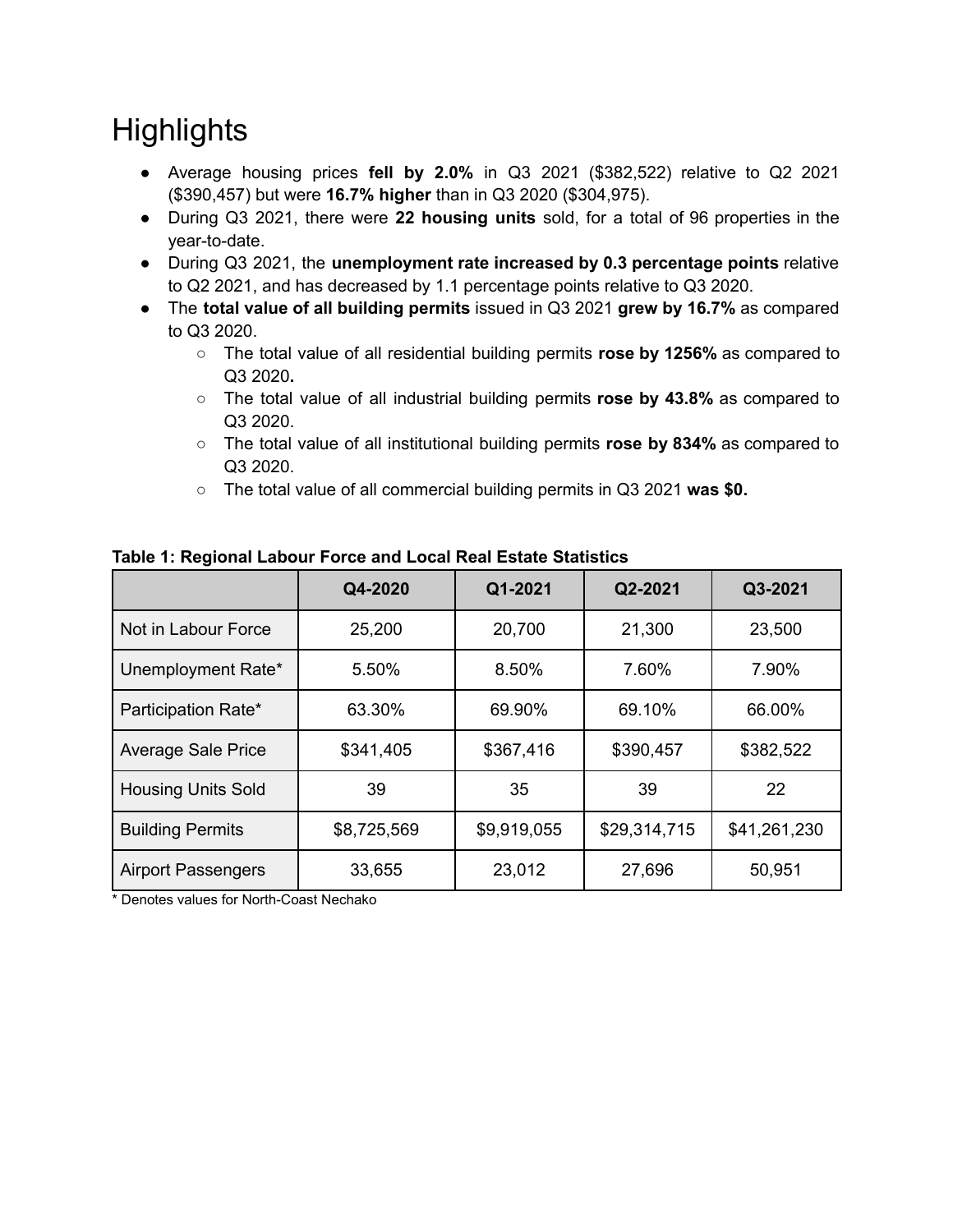### What's Happening

British Columbia entered Step 3 of it's Restart Plan on July 1st, and the provincial state of emergency ended. Additional safety precautions remained in place at worksites. In the Northern Health region, cases of COVID-19 were notably high through Q3 2021. As of October 2, 2021, cases in the Northern Health region accounted for 14.8% of all provincial cases despite having only 5.9% of British Columbia's population. 1

On July 21, 2021 the nearly 950 members of the Unifor Local 2301 union issued a 72 hour strike notice to Rio Tinto, citing a backlog of more than 300 grievances.<sup>2</sup> Despite this strike, some workers were onsite at the smelting facility due to an essential services order by the B.C. Relations Board.<sup>3</sup> By August 2021, Skeena MLA Ellis Ross was urging the provincial government to intervene and citizens were rallying to 'save the northwest.<sup>14,5</sup> Negotiations continued into September until an agreement was reached on September 25, 2021, ending the two-month ordeal.<sup>6</sup> The union voted to ratify the deal by majority on October 4, 2021.

As of August 31, 2021, 50.4% of the 670km CGL pipeline has been completed, with 36.4% of all construction activities along the route complete.<sup>7</sup> The CGL construction workforce grew by 39.8% from 3,403 workers in June 2021 to 4,758 workers in August 2021. <sup>8</sup> Tensions ran high at the CGL pipeline worksite outside of Houston in late September when protesters criticizing the project's respect and care for Indigenous archaeological sites, among other grievances, took control of the worksite. 9,10

As of October 6 2021, the LNGC project has surpassed the 50% completion mark. LNGC and their contractors have awarded over \$3.5 billion in contracts and procurement to businesses in British Columbia, including over \$2.7 billion awarded to local and First Nations-owned businesses. 11

- <sup>2</sup> https://www.cbc.ca/news/canada/british-columbia/rio-tinto-workers-strike-1.6116615
- *3 Ibid.*

7

<sup>6</sup> https://www.cbc.ca/news/canada/british-columbia/deal-ends-kitimat-smelter-strike-1.6191428

<sup>1</sup> https://www.princegeorgecitizen.com/local-news/covid-count-remains-high-in-northern-bc-4480016

<sup>4</sup> https://www.northernsentinel.com/news/skeena-mla-is-calling-on-b-c-to-intervene-in-rio-tinto-kitimat-strike/

<sup>5</sup> https://www.thestar.com/news/canada/2021/08/06/bc-citizens-rally-to-save-the-northwest-amidst-rio-tinto-kitimat-strike.html

<sup>8</sup> *Ibid.* https://www.coastalgaslink.com/siteassets/pdfs/construction/updates/Coastal-GasLink-Construction-Update-September-22-2021.pdf

<sup>9</sup> https://www.cbc.ca/news/canada/british-columbia/bc-coastal-gaslink-arrests-1.6195842

<sup>10</sup> https://thenarwhal.ca/wetsuweten-coastal-gaslink-explainer/

<sup>11</sup> https://www.lngcanada.ca/news/lng-canada-project-surpasses-50-completion/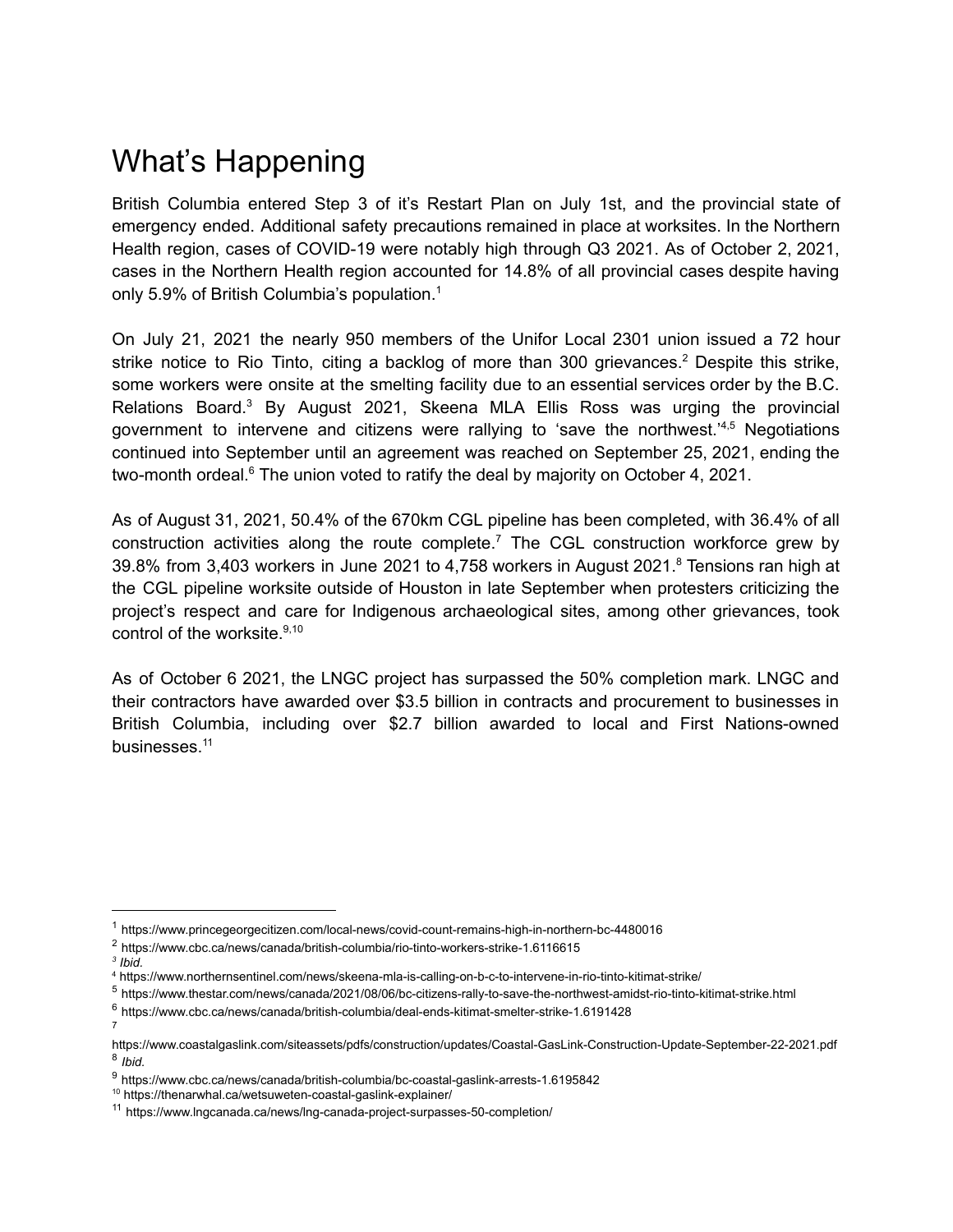### Labour Force

Figure 1 presents the statistics on the unemployment rate, participation rate, and individuals not in the labour force for the North Coast-Nechako region.

- The unemployment rate rose to 8.8% in August 2021 but fell back down to 7.9% at the end of Q3 2021, a 12.2% decrease relative to Q3 2020 (9%).
- The participation rate at the close of Q3 2021 was 66%, a 3.1 percentage point decrease from the previous quarter (69.1%) and 0.5 percentage points below the participation rate at the end of Q3 2020 (66.5%).
- There are approximately 23,500 people *not* in the labour force -- a 10.3% increase from the previous quarter (21,300) and a 1.7% increase relative to Q3 2020 (23,100).

Employment in the region fell during Q3 2021 from 44,000 at the close of Q2 2021 to 42,100 people employed in September 2021. Year-on-year, employment has increased by 0.96% to remain slightly above employment in Q3 2020 (41,700).

The number of people unemployed remained constant relative to Q2 2021, at 3,600 people. Relative to Q3 2020 (4,100) there has been a 12.2% decrease in unemployment.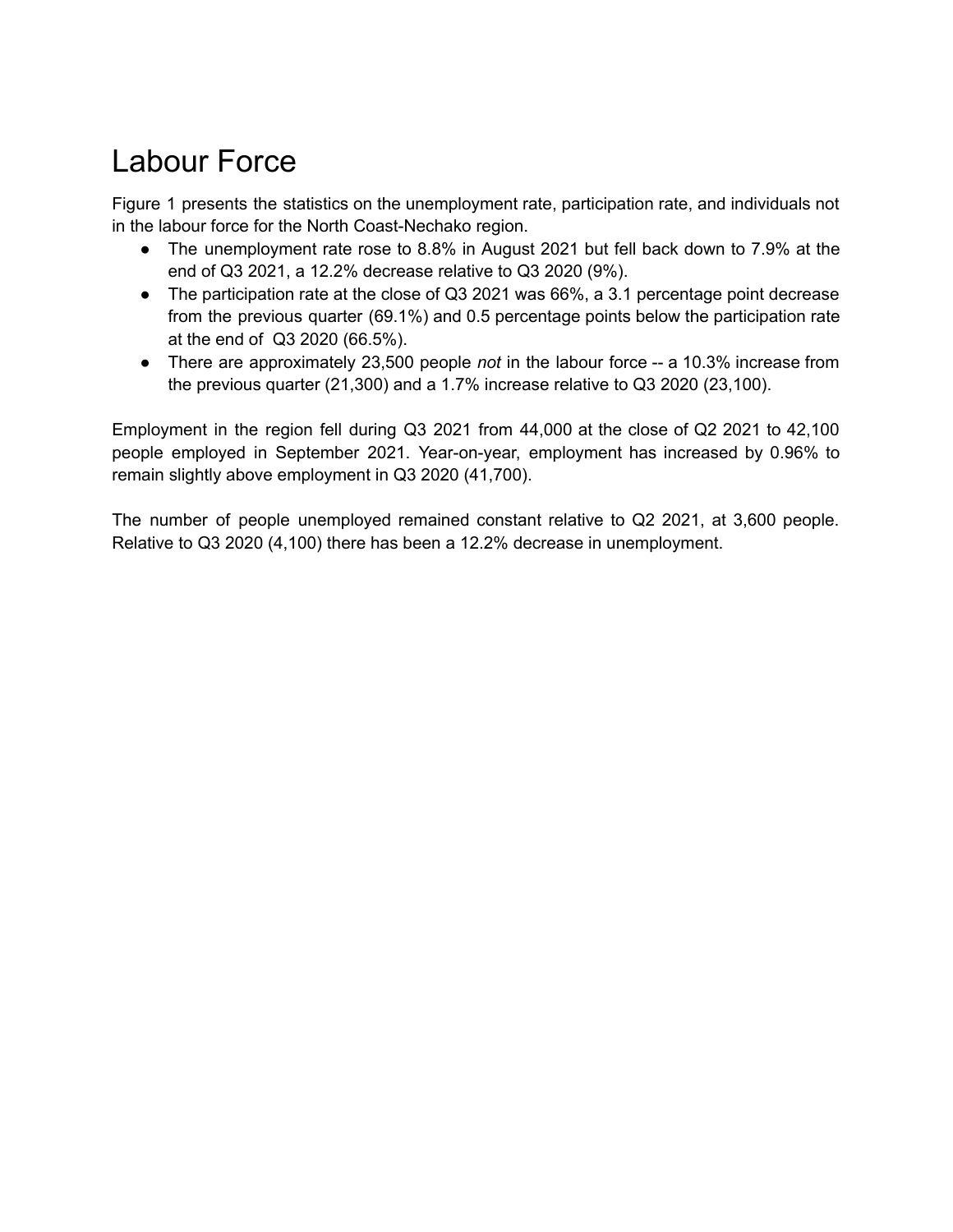



Source: Statistics Canada, Table: 14-10-0293-01

Figure 2 shows the ten highest demand occupations predicted to accompany peak construction of the LNGC and CGL projects. We have calculated projected LNG demand modelled on Statistics Canada Labour Force Survey, BC's Major Projects Inventory, and Statistics Canada Supply and Use tables.

We project that 7,675 jobs will be in demand by mid-2022, when construction activities are at their peak. We estimate that electricians will be the most in-demand trade, with demand for approximately 1,449 electricians by mid-2022. Construction trades helpers and labourers will be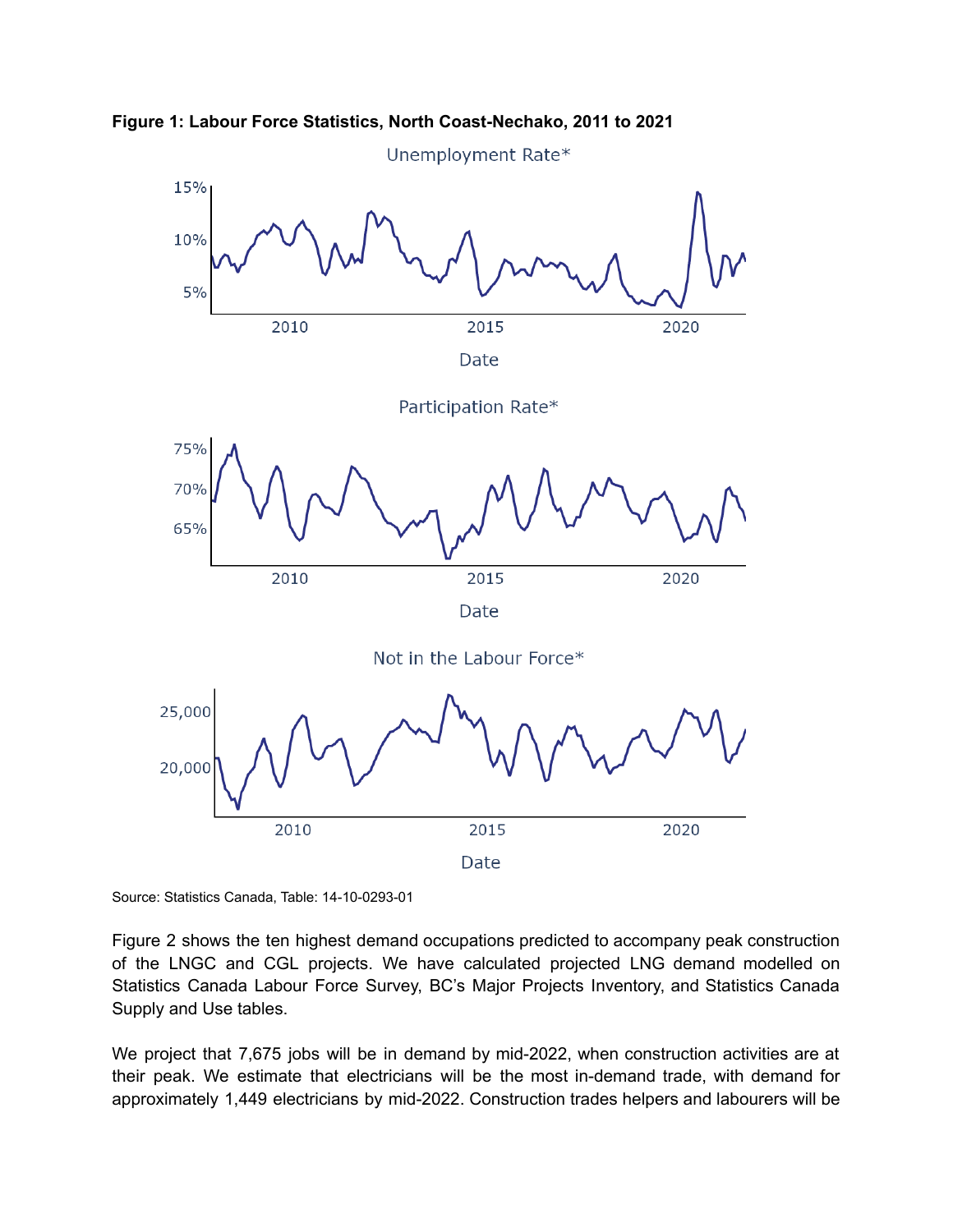also highly sought after, with a projected demand for 1,435 employees in these areas. Over 55% of the total workforce are expected to be made up of the top four demanded occupations: electricians, construction trades helpers and labourers, steamfitters and pipefitters, and contractors and supervisors.



**Figure 2: Projected LNG Labour Demand at Peak Construction by Occupation, North-West BC**

Occupation

Source: Statistics Canada, BC's Major Projects Inventory, Big River Calculations

Figure 3 displays the differences in employment by sector between 2011 and 2016. As of 2016 manufacturing remains the largest employment sector in Kitimat, employing a total of 840 workers (20.3% of employed persons). In 2011, the manufacturing sector employed 1205 workers (29.2% of employed persons), suggesting that manufacturing has become less of an employment driver in Kitimat over time.

Between 2011 and 2016 in Kitimat, construction sector employment grew by 67%, from 420 workers to 700 workers. In 2016, construction employment amounted to 16.9% of total Kitimat employment, making construction the second-largest employment sector in Kitimat. Comparatively, in 2011, only 10.2% of Kitimat employment was in the construction sector.

Employment in the mining, quarrying, and oil and gas industries also showed tremendous growth: In 2011, these sectors employed 40 people collectively; in 2016, there were 145 people employed in this sector, a 260% increase —the largest of any sector.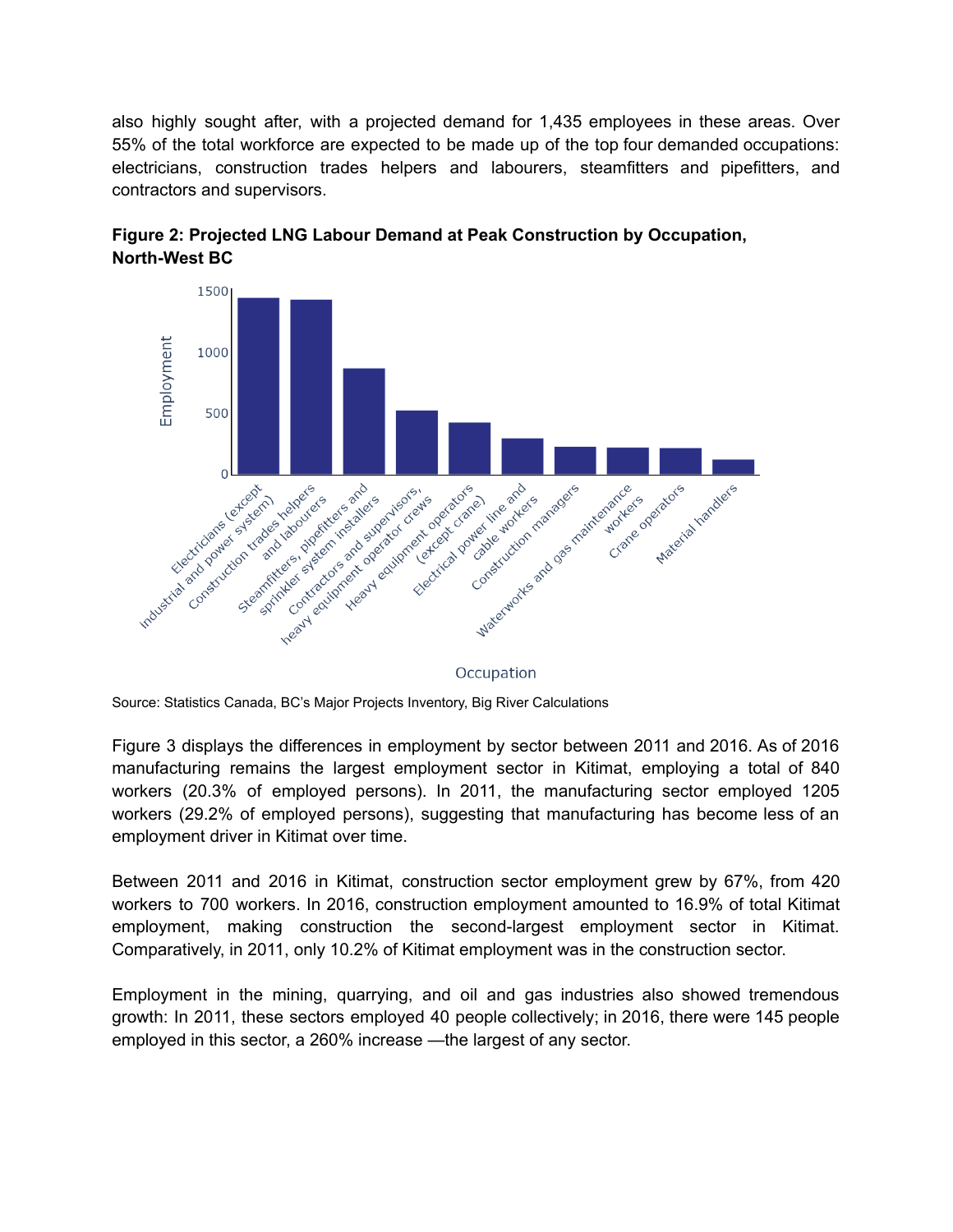Employment decreased by the most in the agriculture, forestry, fishing, and hunting sectors. These sectors collectively employed 20 people in 2016, while in 2011, 45 people were employed in these sectors, marking a decrease of 55.6%. Employment also declined substantially in the finance and insurance sector (-33.3% employment loss), the real estate and rental sector (-30.8% employment loss), and the manufacturing sector (-30.3% employment loss).



**Figure 3: Employment by Sector, Kitimat Census Subdivision**

Source: Statistics Canada - 2011 Census, 2016 Census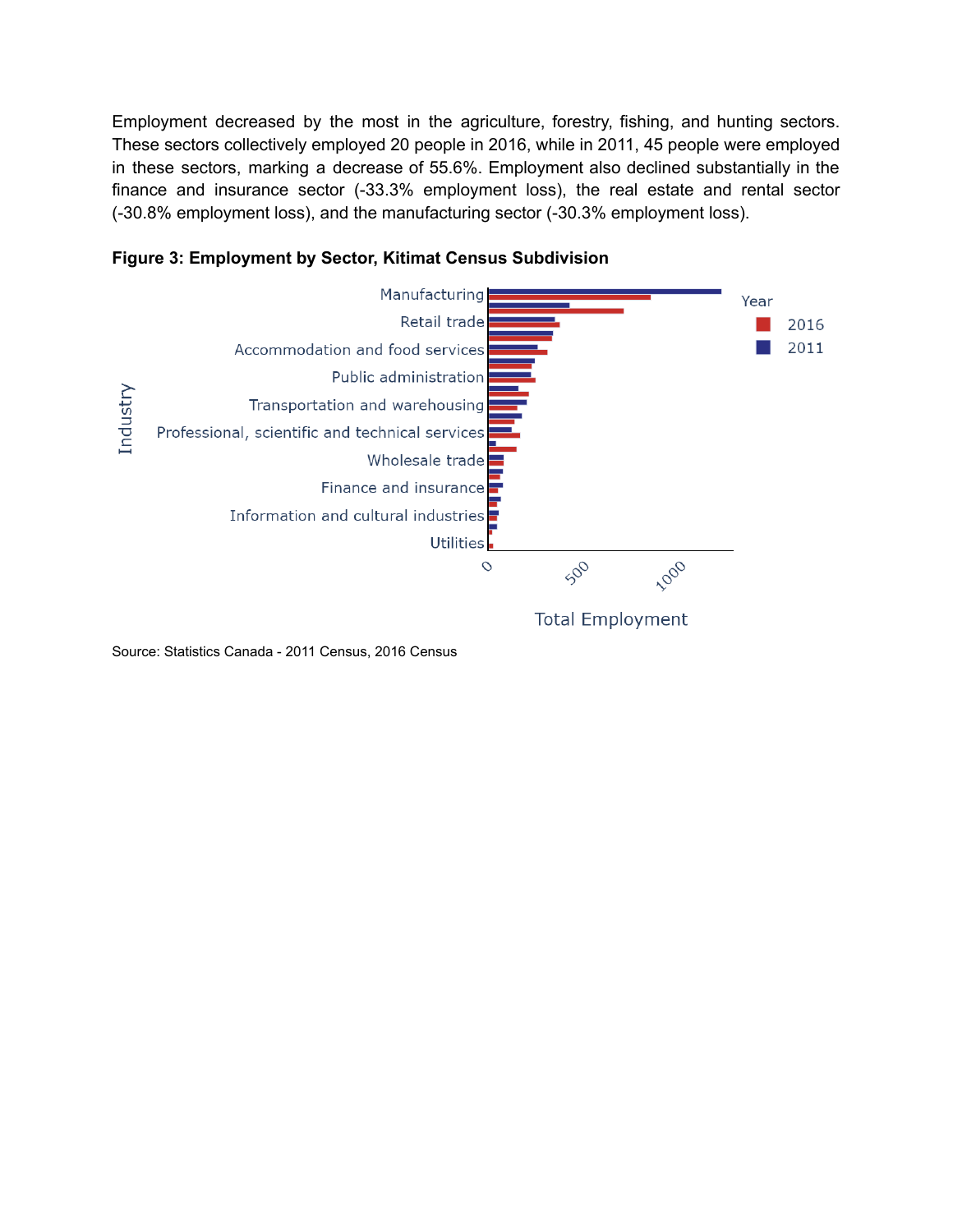### Real Estate

Figure 4 presents the average quarterly home resale price in the District of Kitimat, including a one year moving average, from 2011 to 2021. In Q3 2021, the average housing sale price in Kitimat (\$382,522) was 2.8% lower than pre-pandemic prices in Q3 2019 (\$393,588) and 2.0% lower than the average sale price in Q2 2021 (\$390,457). The average sale price in Q3 2021 (\$382,522) was 25.4% above the average sale price in Q3 2020 (\$304,975).

The year-to-date average sale price for 2021 (\$380,238) is 10.7% higher than the 2020 year-to-date average sale price (\$343,569) for the same quarter. In Kitimat, the average housing sale price for 2021 is 8.1% lower than the average listing price, which is considerably tighter than at the close of 2020, when the average sale price was approximately 16.6% lower than the average listing price.

Year-on-year, housing prices are also rising in other parts of Northern BC. In Terrace, the average housing sale price in Q3 2021 (\$462,856) is 17.5% higher than in Q3 2020 (\$394,038). In Prince Rupert, the average sale price in Q3 2021 (\$444,346) is 26.5% higher than in Q3 2020 (\$351,302).



#### **Figure 4: Average Home Resale Price, Kitimat, 2011 - 2021**

Source: British Columbia Northern Real Estate Board, Big River Analytics Calculations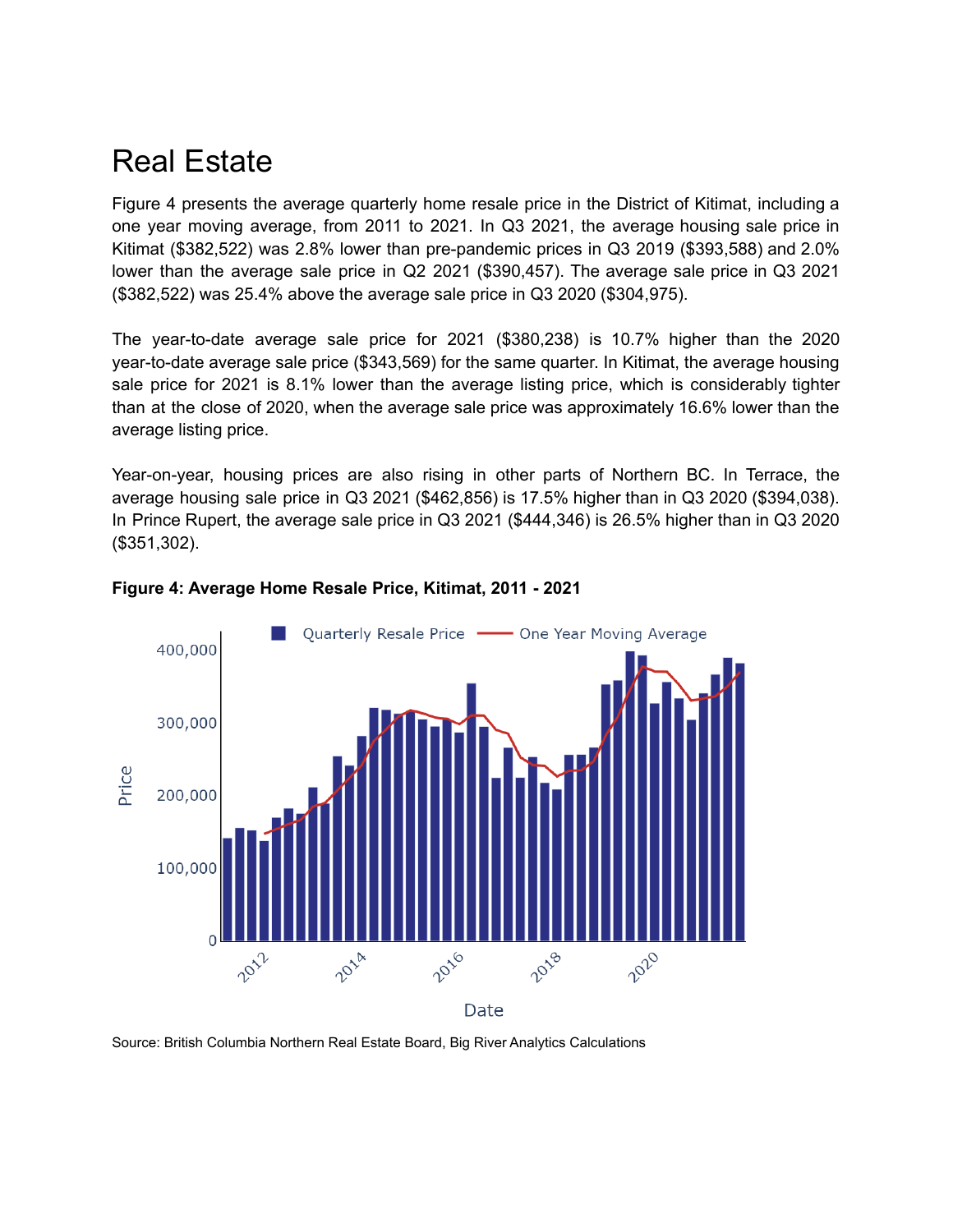Figure 5 displays the volume of house sales in Kitimat over time. There were 22 recorded unit sales in Q3 2021, a 43.6% decrease from Q2 2021, when 39 units were sold. In 2020, there were a total of 90 units sold, yet up to the end of Q3 2021 there have already been 96 units sold. The lowest number of yearly units sold in a year was 60 in 2016, and the highest was 168, in 2018 with the final investment decision for LNG Canada. The relatively high sales in Kitimat occurred in conjunction with increasing the workforce on the LNGC and CGL projects. This suggests that the high activity may be driven by the activity of these projects, whether it be workers seeking long term accommodation or investors speculating further increases in housing prices.



**Figure 5: Housing Units Sold Per Quarter, Kitimat, 2011 - 2021**

Source: British Columbia Northern Real Estate Board, Big River Analytics Calculations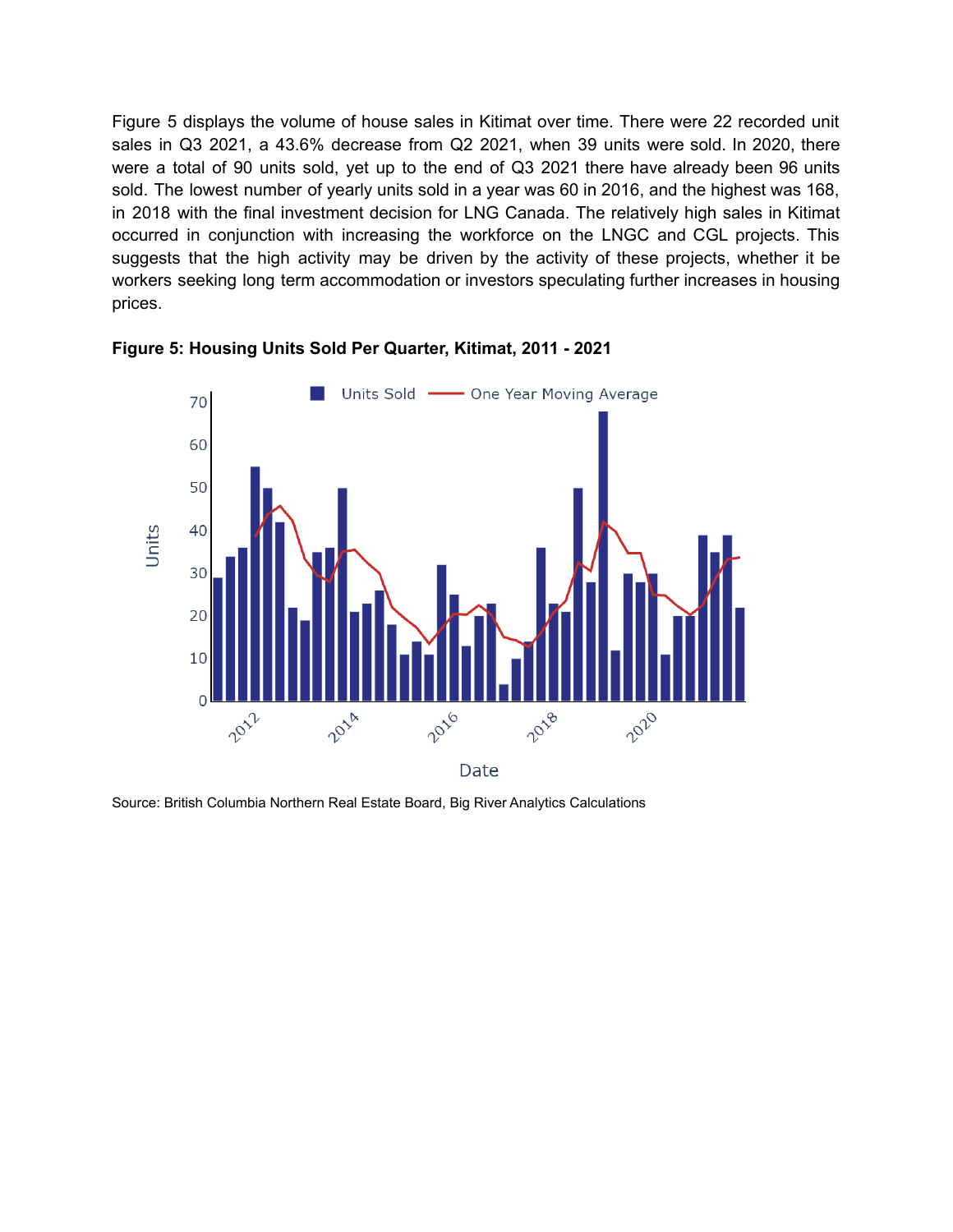### Rental Market

Figure 6 displays average monthly rents in Kitimat from 2002 to 2010, which have ranged from \$450 to \$550. Between 2013 and 2015, average rents increased, ranging from \$900 to \$1,150 likely due to the influx of workers for the smelter modernization project. Similarly, in anticipation of an influx of labour associated with the LNG Canada project, average rents increased to \$1,295 in December 2018 and then dropped slightly to \$1,263 as of December 2019. In 2020, average rents reached their highest level ever at \$1,475.



#### **Figure 6: Average Rent**

Source: Canadian Mortgage and Housing Corporation

Figure 7 provides data on vacancy rates over time. The vacancy rate peaked at 46% in 2004, and declined to a low of 1.1% in 2013. Since the smelter modernization project was completed in 2015, vacancy rates have returned to lower historical levels, ranging from 20% to 30%. In Q4 2020, Kitimat vacancy rates fell to 15.4%, the lowest rate recorded since 2014. Low Vacancy rates combined with high average rents indicates that there is increased demand for rentals in Kitimat as construction activities at LNG Canada continue to increase.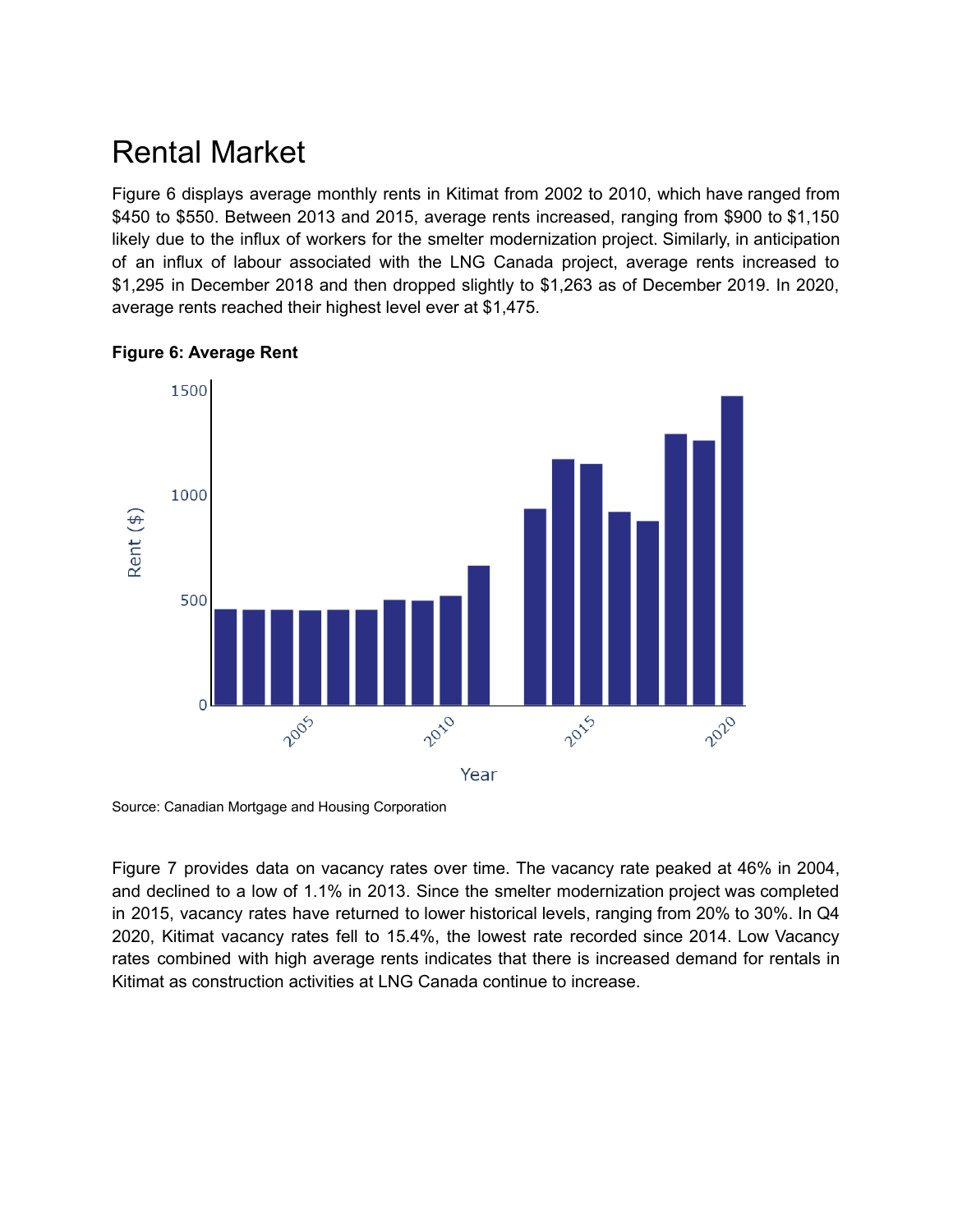**Figure 7: Vacancy Rate**



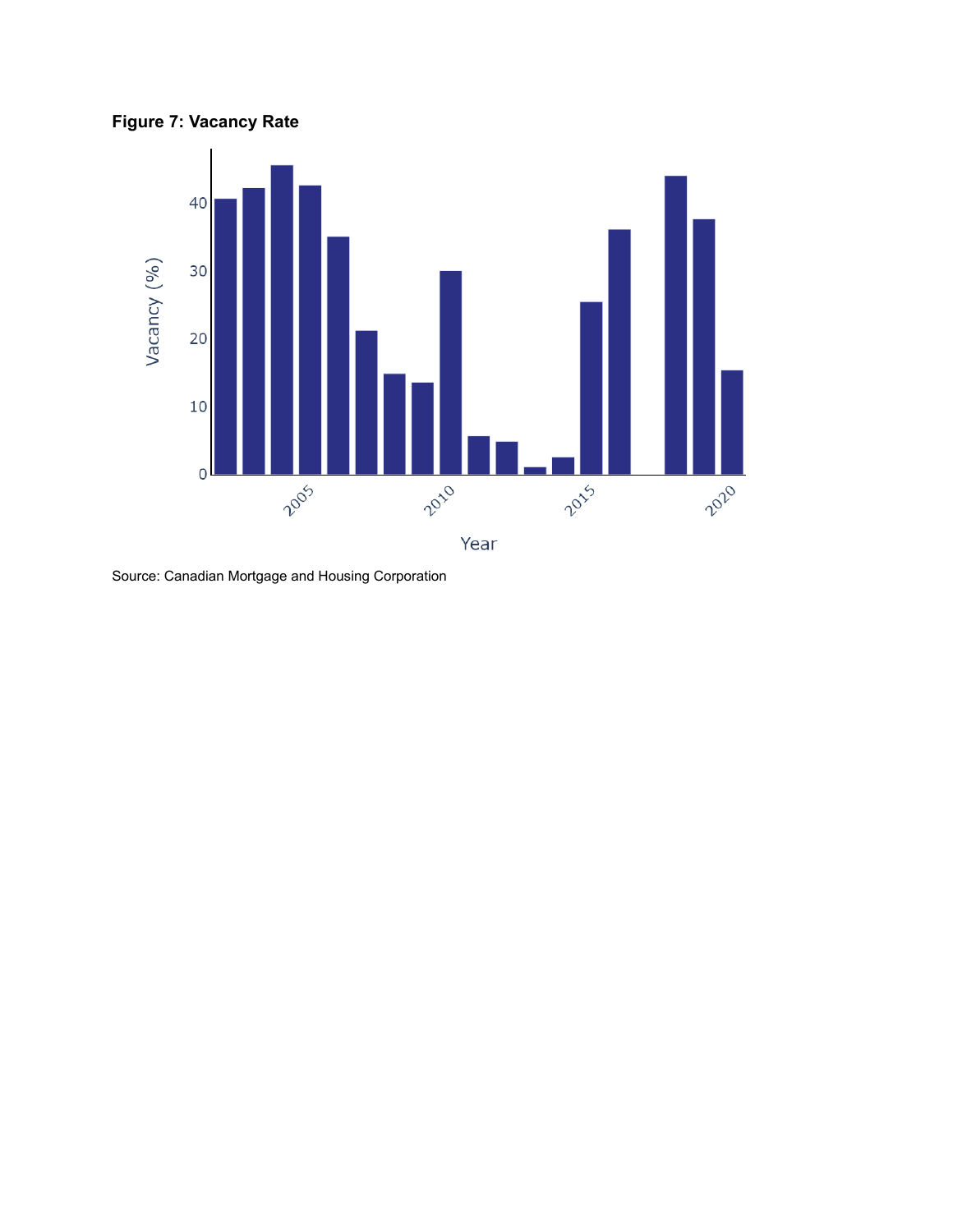#### Economy

Figure 8 presents the values of building permits issued within the District of Kitimat from 2008 onward. The total values of all building permits issued in Q3 2021 was \$41,261,230, which is 40.8% higher than in Q2 2021 (\$29,314,715) and 16.7% higher than in Q3 2020 (\$35,357,571). In Q3 2021, the value of permits issued in the residential sector reached \$16,838,700, which is 655% greater than the value of those issued in Q2 2021 (\$2,230,800) and 1256% greater than the value of those issued in Q3 2020 (\$1,242,180). In the commercial sector, there were zero building permits issued in Q3 2021, in contrast with \$1,010,000 in Q2 2021. In the industrial sector, the value of permits issued was \$18,822,530, a 25.1% decrease as compared to Q2 2021 (\$25,133,598) and a 43.8% decrease as compared to Q3 2020 (\$33,491,074). The total value of institutional building permits rose by 496% from \$940,317 in Q2 2021 to \$5,600,000 and grew by 834% as compared to Q3 2020 (\$599,317).



#### **Figure 8: Building Permit Values (Quarterly)**

Source: District of Kitimat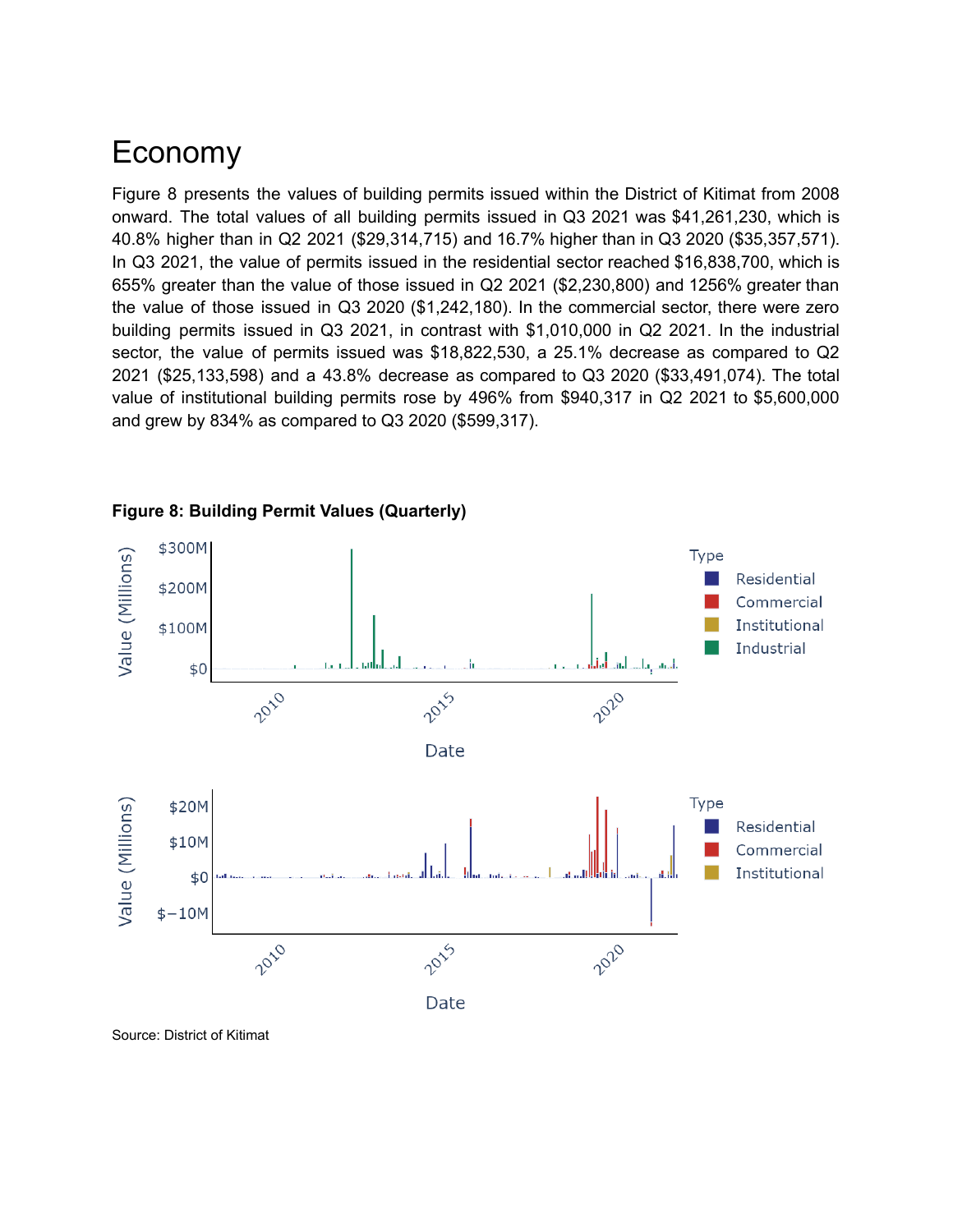#### Active Business Licenses

Figure 9 presents the quarterly active business licences in the District of Kitimat from 2008 onward. The total number of active business licences in the District of Kitimat increased from 730 in Q2 2021 to 747 in Q3 2021. Year-over-year active business licenses have increased by 11.5% from Q3 2020 to Q3 2021, which is the same year-over-year increase reported in Q2 2021.





Source: District of Kitimat